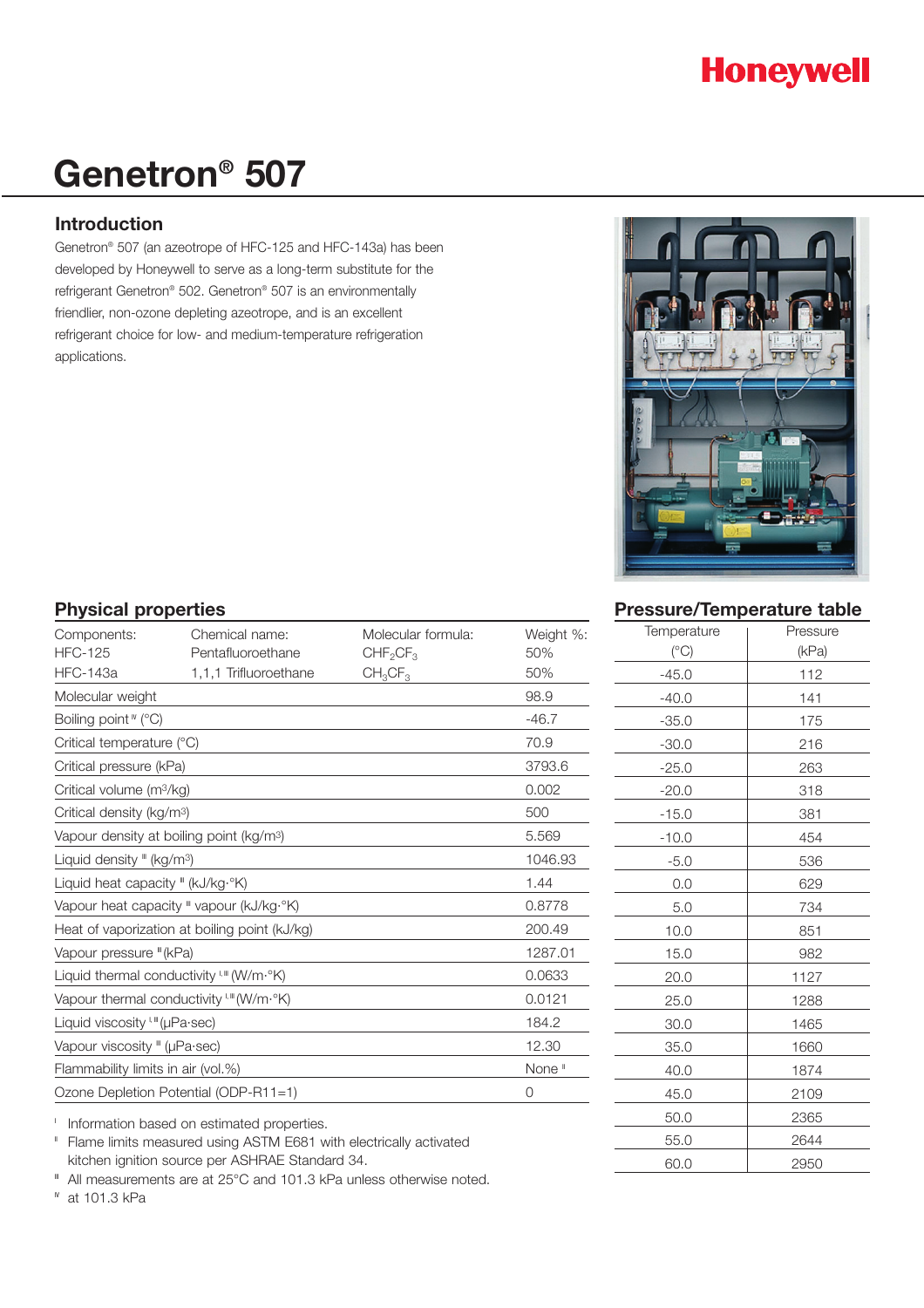# **Compatibility with plastics and elastomers**

The table below is a summary of materials compatibility data resulting from tests performed by Honeywell and other worldwide industry organisations. Since there are many different grades and formulations of these materials, we recommend that compatibility testing be performed on the specific grade of

materials under consideration when designing new systems. This data should be used only as a guide to the compatibility of materials with Genetron® 507. The rankings in the table should be used with caution since they are judgements based on limited samplings. Customers should consult with the manufacturer or conduct further independent testing.

### **Compatibility with plastics and elastomers**

| <b>Material</b>                             | Genetron <sup>®</sup> 507 | Genetron <sup>®</sup> 507 Polyol Ester |
|---------------------------------------------|---------------------------|----------------------------------------|
| Ethylene-Propylene Diene Terpolymer         | S                         | S                                      |
| Ethylene-Propylene copolymer                | S                         | S                                      |
| Chlorosulfonated Polyethylene               | S                         | U                                      |
| Polyisoprene                                | Su                        | $\cup$                                 |
| Chlorinated Polyethylene                    | S                         | Us                                     |
| Neoprene (Chloroprene)                      | S                         | Su                                     |
| Epichlorohydrin                             | Su                        | Us                                     |
| Polyvinylidene Fluoride and copolymer of    |                           |                                        |
| Vinylidene Fluoride and Hexafluoropropylene | U                         | Us                                     |
| Silicone                                    | Us                        | Su                                     |
| Polyurethane                                | Su                        | Su                                     |
| Nitriles                                    | Su                        | Su                                     |
| H-NBR                                       | Su                        | S                                      |
| Butyl rubber                                | Su                        | S                                      |
| Polysulfide                                 | S                         | U                                      |
| Nylon                                       | S                         | Su                                     |
| Polytetrafluoroethylene                     | S                         | S                                      |
| <b>PEEK</b>                                 | S                         | S                                      |
| <b>ABS</b>                                  | Su                        | U                                      |
| Polypropylene                               | Su                        | Su                                     |
| Polyphenylene Sulfide                       | Su                        | Su                                     |
| Polyethylene Terephthalate                  | S                         | S                                      |
| Polysulfone                                 | S                         | S                                      |
| Polyimide                                   | S                         | Su                                     |
| Polyetherimide                              | S                         | S                                      |
| Polyphthalamide                             | Su                        | U                                      |
| Polyamideimide                              | Su                        | S                                      |
| Acetal                                      | S                         | U                                      |
| Phenolic                                    | S                         | Su                                     |
| Epoxy Laminate                              | S                         | S                                      |

U: Unsuitable

Us: Unsuitable with some exceptions

S: Suitable

Su: Suitable with some exceptions

#### **Applications**

In low- and medium-temperature commercial refrigeration, Genetron® 507 serves a wide range of applications including supermarket-display cases, transport refrigeration and ice machines. Genetron® 507 also may be used in a number of low- and medium-temperature industrial refrigeration applications, where it delivers a long-term high energy efficient solution to replace Genetron® 502 (CFC-502) and Genetron® 22 (HCFC-22).

Genetron® 507 is suitable for both new equipment and retrofitting existing Genetron® 502 commercial refrigeration systems. Generally, there will be few, if any, equipment design changes necessary to optimise the performance of Genetron® 507 in these applications.

#### **Safety**

Honeywell recommends reading the Material Safety Data sheet (MSDS) before using Genetron® 507.

#### **Toxicity**

Genetron® 507 can be safely used in all of its intended applications.

#### **Leaks**

If a large release of Genetron® 507 vapour occurs, the area should be evacuated immediately. Vapours may concentrate near the floor, displacing available oxygen. Once the area is evacuated, it must be ventilated using blowers or fans to circulate the air at floor-level.

#### **Flammability**

According to ASHRAE Standard 34, Genetron® 507 is classified in safety group A1, i.e., it is non-flammable at 1 atm. pressure (101.3 kPa) and 18°C.

# **Lubricants**

Miscible lubricants such as POE oil should be used with Genetron® 507. Most compressor manufacturers are recommending specific polyol ester lubricants. Users should check with the equipment manufacturer for the recommended lubricants.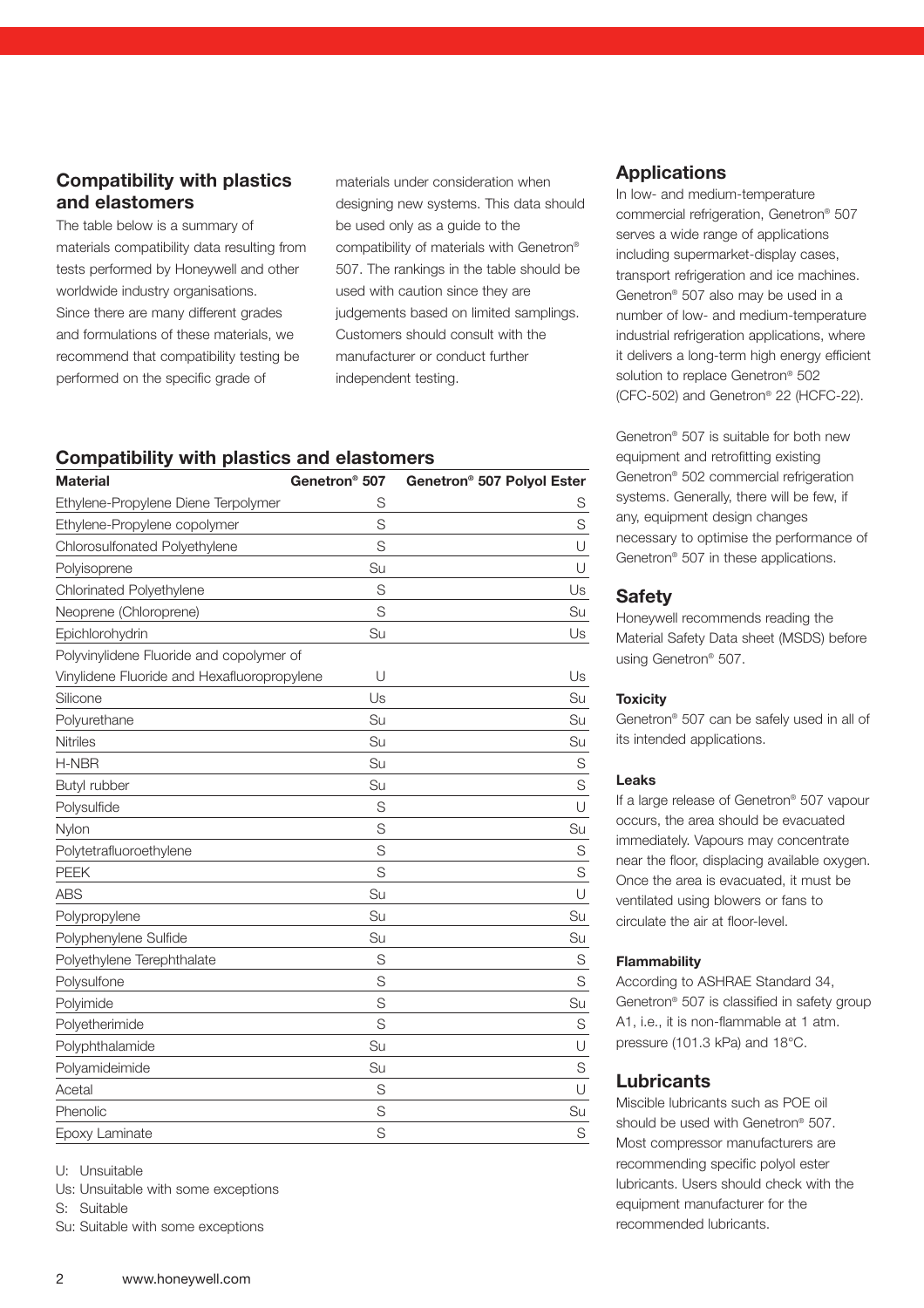# **Solubility of water in Genetron® 507**

The solubility of water in Genetron® 507 is shown in the graph below.



# **Environmental considerations**

Genetron® 507 is a halogenated hydrocarbon. Treatment or disposal of wastes generated by use of this product may require special consideration, depending on the nature of the wastes and the means of discharge, treatment or disposal. For more information refer to the Environmental Data sheet supplement of the MSDS.

# **Leak detection**

Use leak detectors for pinpointing leaks or for monitoring an entire room on a continual basis. Leak detection is important for refrigerant conservation, equipment protection and performance, reduction of emission and protection of those coming in contact with the system. Never use air to perform leak detection.

# **Retrofitting**

### **Genetron® 507 vs. Blends**

Where feasible, Genetron<sup>®</sup> 507 is the preferred retrofit replacement for Genetron® 502 in most OEM applications. In some cases, however, retrofitting with Genetron® 507 may be difficult because nearly all of the mineral oil in the system must be removed. For these instances, interim blends such as HP80 may be a suitable option. Service technicians should keep in mind that regulations restrict the use of HCFC-containing refrigerants and dictate the ultimate use of non-chlorine

containing refrigerants such as Genetron® 507 for servicing Genetron® 502 equipment.

#### **Retrofit Lubricants**

Genetron® 507 is not a "drop in" replacement for Genetron® 502. Mineral oils and alkylbenzene lubricants are immiscible with Genetron® 507 and must therefore be replaced with miscible lubricants such as POE oil. Consult the original equipment manufacturer for the recommended lubricant.

### **Storage and handling Bulk and cylinder**

Genetron® 507 cylinders must be clearly marked and kept in a cool, dry and properly ventilated storage area away from heat, flames, corrosive chemicals, fumes, explosives -- and be otherwise protected from damage. Under no circumstances should an empty cylinder be refilled with anything other than virgin product. Once empty, properly close the cylinder valve and replace the valve cap. Return empty cylinders to your Honeywell distributor.

Cylinders of Genetron® 507 should be kept out of direct sunlight, especially in warm weather. Liquid Genetron<sup>®</sup> 507 expands significantly when heated, reducing the amount of vapour space left in the cylinder. Once the cylinder becomes liquid-full, any further rise in

temperature can cause it to burst, potentially resulting in severe personal injury. Never allow a cylinder to get warmer than 52°C.

Vessels, containers, transfer lines, pumps and other equipment used with Genetron® 507 should not be exposed to high-temperature sources (such as welding, brazing and open flames) until they have been thoroughly cleaned and found free of vapours or liquid. Cylinders must never be exposed to welding, brazing or open flames. Exposure to high temperatures can cause fire, explosion and decomposition of Genetron® 507. This may result in the formation of toxic or corrosive compounds.

When possible, maintenance or cleaning of equipment should be performed without entering the vessel. If a tank or any confined space must be entered, then formal confined space entry procedures must be followed. These procedures require that a fully qualified work team be used and a confined space entry form be completed and placed at the job site.

# **Performance data**

|                                                        | Genetron <sup>®</sup> 507 | Genetron <sup>®</sup> 502 |
|--------------------------------------------------------|---------------------------|---------------------------|
| Evaporating pressure (kpag)                            | 279.4                     | 247.2                     |
| Condensing pressure (kpag)                             | 1364.3                    | 1217.6                    |
| Compression ratio                                      | 3.85                      | 3.78                      |
| Compressor discharge temperature (°C)                  | 33.5                      | 37.3                      |
| Temperature of suction gas (°C)                        | $-15$                     | $-15$                     |
| Specific volume of suction vapour (m <sup>3</sup> /kg) | 0.0510                    | 0.05                      |
| Latent heat of vaporization (kJ/kg)                    | 175.3                     | 156.5                     |
| Net refrigeration effect (kJ/kg)                       | 112.9                     | 104.4                     |
| Coefficient of performance                             | 4.25                      | 4.35                      |
| Refrigerant circulated per kW (g/s)                    | 8.85                      | 9.58                      |
| Compressor suction gas volume per kW(L/s)              | 0.45                      | 0.48                      |
| Liquid circulated                                      | 8.66                      | 8.03                      |